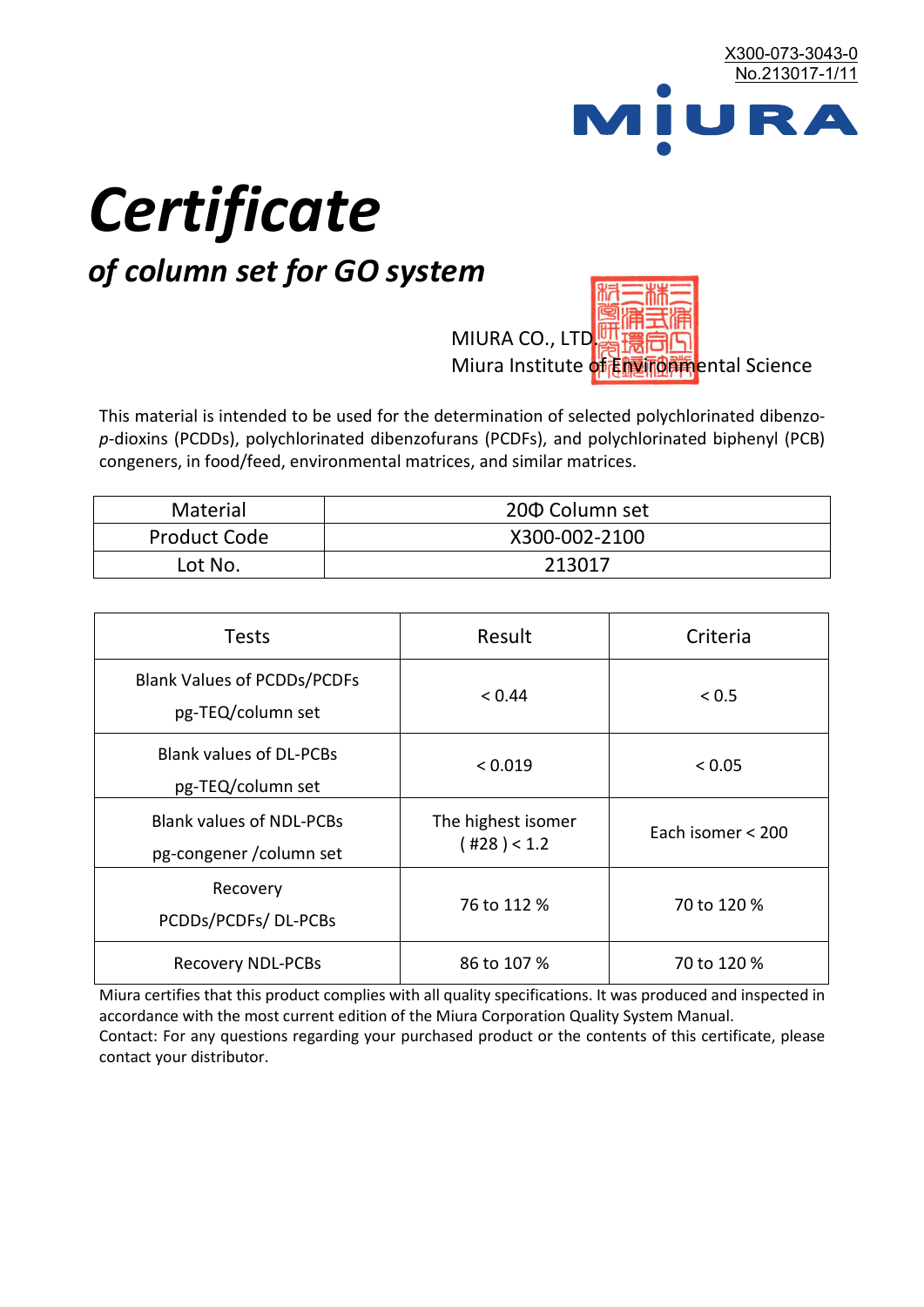### **DESCRIPTIONS**

**Lot Number:** The number mentioned on the labels on the column bag is the lot production number.

**Blank Level Values:** Blank level values, expressed as mass fractions (pg-TEQ per a column set), for selected PCB congeners, PCDD, and PCDF congeners are provided in Table 2. Blank level values are a reference value for which MIURA has the highest confidence in its accuracy, in that all known or suspected sources of bias have been investigated or taken into account (JIS K0311 or JIS K0312).

**Recovery Values (Sample):** Recovery values, expressed as percentages, are provided in Table 3 for selected mass labeled-PCB congeners, and selected mass labeled PCDD and PCDF congeners, based on selected mass labeled recovery standards added before GC-MS measurement. Recovery values meet EU regulations; however, the values meet the MIURA criteria for this certification, which are stricter than what is required by EU regulations.

#### **NOTICE AND WARNING TO USERS**

THE GO SYSTEM COLUMN SET IS INTENDED FOR DIOXIN ANALYTICAL USE ONLY, INCLUDING HAZARDOUS MATERIALS. BEFORE USE, READ THE SDS CAREFULLY; HANDLE PRODUCT AS A HAZARDOUS MATERIAL CAPABLE OF SKIN CORROSION AND/OR EYE DAMAGE.

#### **INSTRUCTIONS FOR STABILITY, STORAGE, AND USE**

**Stability and Storage:** The column set should be stored at room temperatures below 25 °C until use. It should not be frozen or exposed to sunlight or ultraviolet radiation. After removing from the bags, the contents should be used immediately, especially, because the concentration column (lower) "Alumina" can be deactivated under high-humidity. Storing of the removed column set is not recommended.

**Use:** If storing in a cold room or refrigerator, bring them to room temperature (let stand for approximately 30 min), remove water condensed on the surface of the bags. Carefully remove the bags to avoid damage of the column. Use the same lot number with one column set. For more information of column set refer to the operation manual.

#### **ANALYTICAL METHODS USED AT MIURA**

For preparation of blank test, several column sets chosen at random per lot production were allowed to reach ambient temperature; two types of the purification columns (upper: silver nitrate silica gel, and lower: sulfuric acid silica gel) were assembled, and 10 mL of n-hexane was added to wet the top of the column with the designated column cap and disposable syringe. Then, a known amount of internal standard solution (containing selected labeled PCB, PCDDs, and PCDFs congeners; as shown in Table 1) dissolved in 6 mL of n-hexane was added to the top of the column with disposable syringe, and the syringe was washed with 2 x 2 mL of n-hexane; the n-hexane was injected into the column again. Then, the purification columns assembled with the concentration columns (upper) and (lower) were set to the each system unit immediately. After two fractions (dioxin and PCB fractions) were obtained from each system unit, a known amount of the recovery standard solution was added to each concentration vessel. Finally, both fractions were concentrated using an evaporation system under nitrogen to 0.01 mL.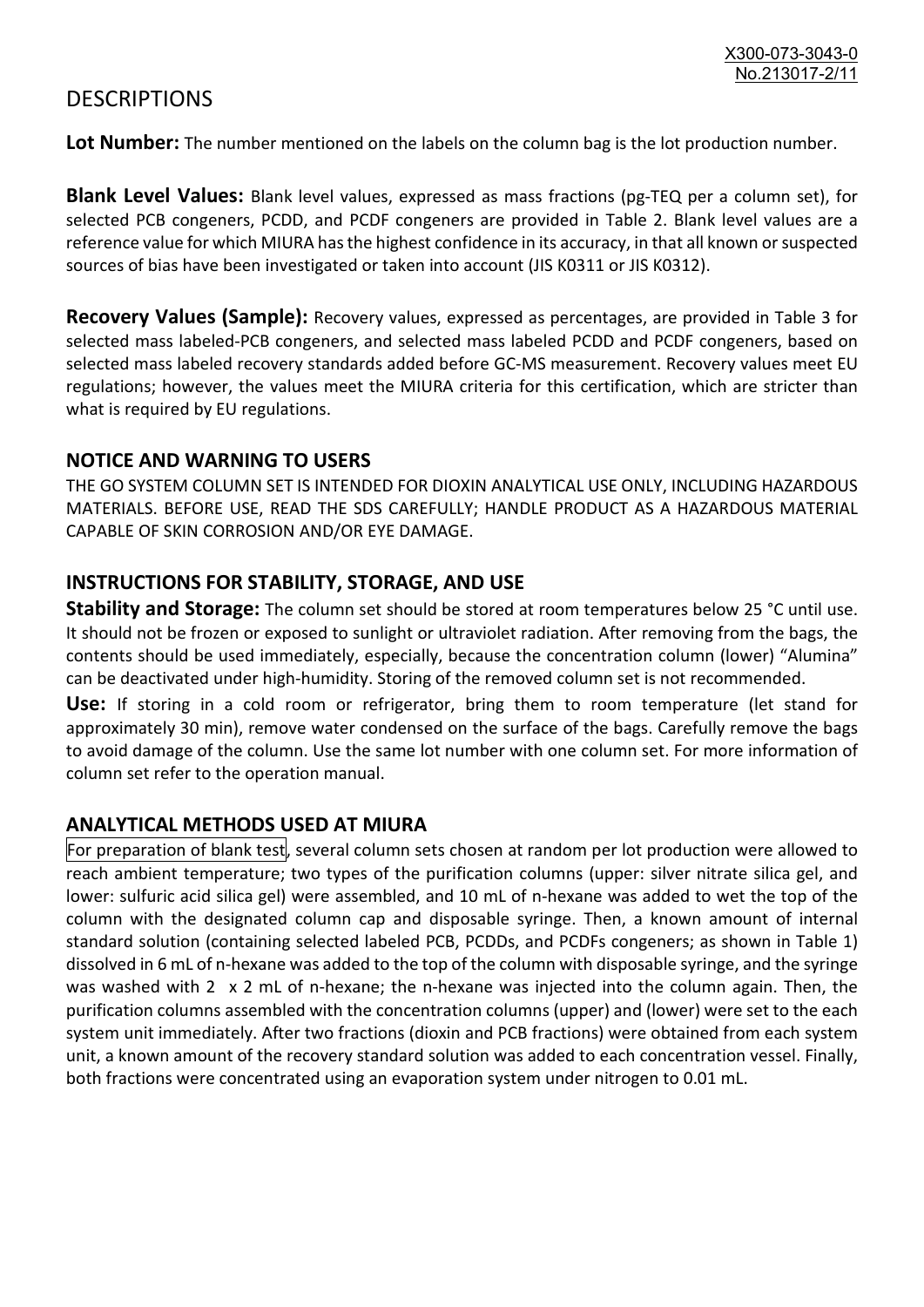X300-073-3043-0 No.213017-3/11

| Compounds                          | Standard                              | Maker Code     | Maker                           | <b>Diluted</b><br>Concentration |
|------------------------------------|---------------------------------------|----------------|---------------------------------|---------------------------------|
| PCDDs and PCDFs,<br><b>DL-PCBs</b> | Internal Standard                     | DF-SS-A        |                                 |                                 |
|                                    | <b>Internal Standard</b><br>DFP-LCS-B |                |                                 |                                 |
|                                    | Recovery (Surrogate) Standard         | DF-IS-J        |                                 |                                 |
| <b>NDL-PCBs</b>                    | Internal Standard                     | <b>MBP-28</b>  | Wellington<br>Laboratories Inc. | $10$ ng/mL<br>in decane         |
|                                    |                                       | <b>MBP-52</b>  |                                 |                                 |
|                                    |                                       | MBP-101        |                                 |                                 |
|                                    |                                       | <b>MBP-138</b> |                                 |                                 |
|                                    |                                       | MBP-153        |                                 |                                 |
|                                    | Recovery (Surrogate) Standard         | <b>MBP-19</b>  |                                 |                                 |
|                                    |                                       | <b>MBP-70</b>  |                                 |                                 |
|                                    |                                       | MBP-111        |                                 |                                 |
|                                    |                                       | MBP-162        |                                 |                                 |
|                                    |                                       | <b>MBP-178</b> |                                 |                                 |

Table 1. Standard solutions used for recovery tests.

The concentrated dioxin fraction was analyzed using gas chromatography / high resolution mass spectrometry (GC/HRMS) operated in electron impact (EI) mode. A 0.25 mm ID × 60 m fused silica capillary (BPX-DXN, TRAJAN) was used. The concentrated PCB fraction was analyzed using GC/HRMS operated in EI mode. A 0.25 mm ID × 60 m fused silica capillary (HT8-PCB, TRAJAN) was used. All injections were 2 μL using a splitless inlet. The results, blank level values, are provided in Table 2. The chromatograms of each compounds are shown at page 6 and after. Furthermore, the dioxin and PCB fractions were analyzed using gas chromatography / low resolution mass spectrometry operated in total ion scan (m/z 50 to 500) mode, to confirm if interferences may affect determination of target compounds by GC/HRMS are included in the fractions, the chromatograms are not shown here.

For the recovery test (sample), The sunflower seed oil from Helianthus annuus (S5007-1L, Sigma Aldrich) was dissolved in 2 mL of n-hexane. A known amount of the internal standard solution was added to the flask, mixed, and allowed to equilibrate. First, several column sets chosen at random per lot production were allowed to reach ambient temperature; the purification columns (upper) and (lower) were assembled. 10 mL of n-hexane was added to wet the top of the column with the designated column cap and disposable syringe. Then, the sample with the internal standard was injected into the top of the column with the disposable syringe, and the syringe was washed with 2 x 2 mL of n-hexane; the n-hexane was injected into the column again. The purification column was assembled with the concentration column (upper) and (lower), and set to the each system unit immediately. After obtaining two fractions from the system unit, the dioxin and PCB fractions were concentrated using an evaporation system under nitrogen to approximately 0.01 mL. After the addition of a known amount of recovery standard solution, the both fractions were concentrated to 0.02 mL; then dioxin and PCB in each fractions were analyzed using GC/HRMS as mentioned above test. The inspection results is displayed in Table 3.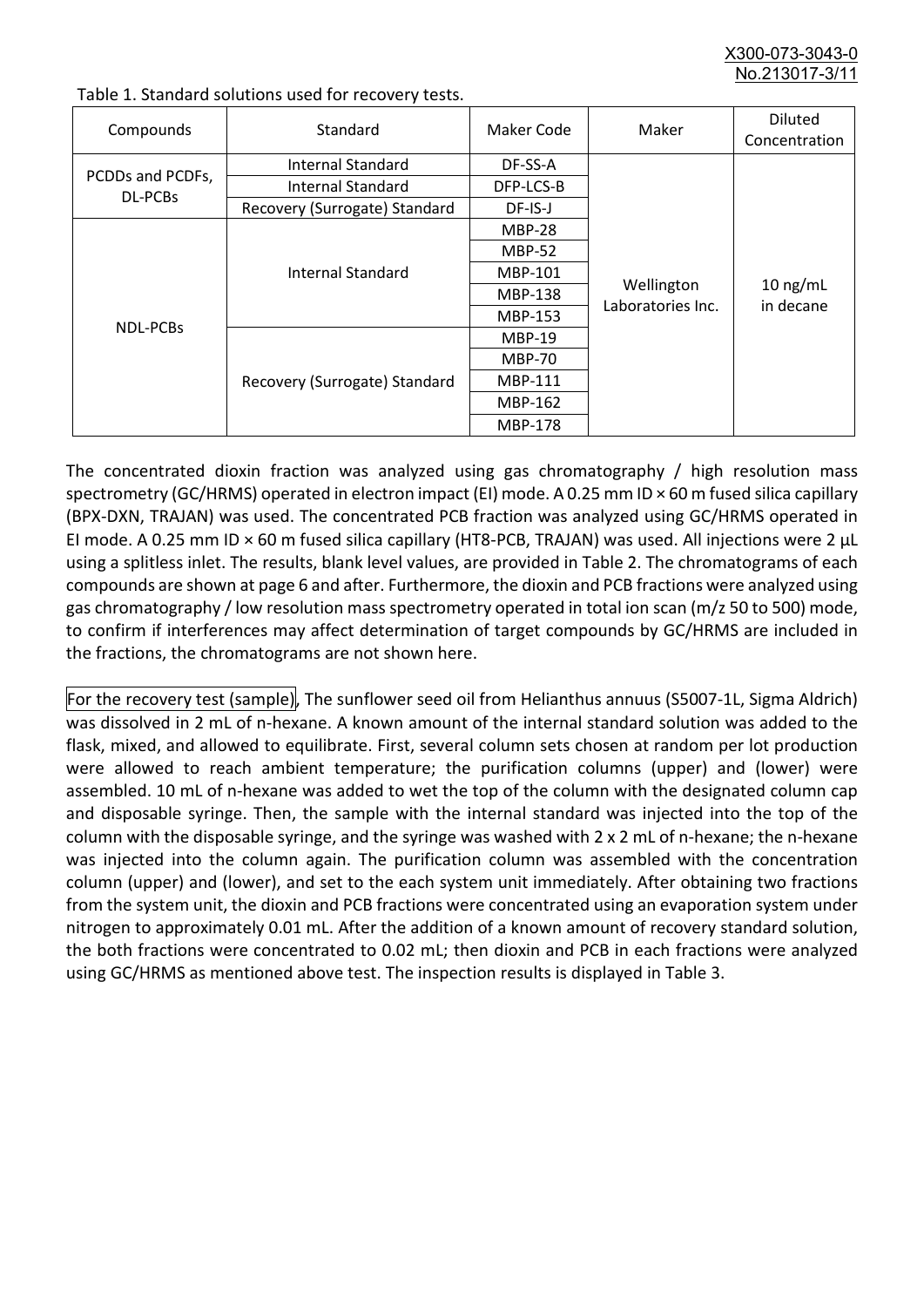X300-073-3043-0 No.213017-4/11

| abic 2 Diarik icveis of dioxins (I CDD3/TCDTs and DET CD3/ and NDET CD3 pcr column sett.<br>Congener | Concentration | <b>LOQ</b> | <b>LOD</b> | $S/N=3$   | TEQ*      |
|------------------------------------------------------------------------------------------------------|---------------|------------|------------|-----------|-----------|
|                                                                                                      | pg/column     | pg/column  | pg/column  | pg/column | pg/column |
| 2,3,7,8-TeCDD                                                                                        | <b>ND</b>     | 0.29       | 0.09       | 0.03      | 0.09      |
| 1,2,3,7,8-PeCDD                                                                                      | <b>ND</b>     | 0.30       | 0.09       | 0.03      | 0.09      |
| 1,2,3,4,7,8-HxCDD                                                                                    | <b>ND</b>     | 0.8        | 0.2        | 0.2       | 0.02      |
| 1,2,3,6,7,8-HxCDD                                                                                    | <b>ND</b>     | 0.7        | 0.2        | 0.2       | 0.02      |
| 1,2,3,7,8,9-HxCDD                                                                                    | <b>ND</b>     | 0.8        | 0.2        | 0.2       | 0.02      |
| 1,2,3,4,6,7,8-HpCDD                                                                                  | <b>ND</b>     | 1.3        | 0.4        | 0.04      | 0.004     |
| <b>OCDD</b>                                                                                          | <b>ND</b>     | 1.9        | 0.6        | 0.08      | 0.00018   |
| 2,3,7,8-TeCDF                                                                                        | <b>ND</b>     | 0.9        | 0.3        | 0.06      | 0.03      |
| 1,2,3,7,8-PeCDF                                                                                      | <b>ND</b>     | 0.8        | 0.2        | 0.05      | 0.006     |
| 2,3,4,7,8-PeCDF                                                                                      | <b>ND</b>     | 0.5        | 0.2        | 0.05      | 0.06      |
| 1,2,3,4,7,8-HxCDF                                                                                    | <b>ND</b>     | 0.6        | 0.2        | 0.03      | 0.02      |
| 1,2,3,6,7,8-HxCDF                                                                                    | <b>ND</b>     | 0.9        | 0.3        | 0.03      | 0.03      |
| 1,2,3,7,8,9-HxCDF                                                                                    | <b>ND</b>     | 0.6        | 0.2        | 0.03      | 0.02      |
| 2,3,4,6,7,8-HxCDF                                                                                    | <b>ND</b>     | 0.6        | 0.2        | 0.03      | 0.02      |
| 1,2,3,4,6,7,8-HpCDF                                                                                  | <b>ND</b>     | 1.0        | 0.3        | 0.02      | 0.003     |
| 1,2,3,4,7,8,9-HpCDF                                                                                  | <b>ND</b>     | 1.1        | 0.3        | 0.03      | 0.003     |
| <b>OCDF</b>                                                                                          | <b>ND</b>     | 2.0        | 0.6        | 0.1       | 0.00018   |
| #81 (3,4,4',5-TeCB)                                                                                  | <b>ND</b>     | 0.7        | 0.2        | 0.02      | 0.00006   |
| #77 (3,3',4,4'-TeCB)                                                                                 | <b>ND</b>     | 1.5        | 0.5        | 0.02      | 0.00005   |
| #126 (3,3',4,4',5-PeCB)                                                                              | <b>ND</b>     | 0.4        | 0.1        | 0.07      | 0.01      |
| #169 (3,3',4,4',5,5'-HxCB)                                                                           | <b>ND</b>     | 0.9        | 0.3        | 0.04      | 0.009     |
| #123 (2',3,4,4',5-PeCB)                                                                              | <b>ND</b>     | 0.4        | 0.1        | 0.05      | 0.000003  |
| #118 (2,3',4,4',5-PeCB)                                                                              | <b>ND</b>     | 0.7        | 0.2        | 0.05      | 0.000006  |
| #105 (2,3,3',4,4'-PeCB)                                                                              | <b>ND</b>     | 0.4        | 0.1        | 0.04      | 0.000003  |
| #114 (2,3,4,4',5-PeCB)                                                                               | <b>ND</b>     | 0.6        | 0.2        | 0.04      | 0.000006  |
| #167 (2,3',4,4',5,5'-HxCB)                                                                           | <b>ND</b>     | 0.4        | 0.1        | 0.04      | 0.000003  |
| #156 (2,3,3',4,4',5-HxCB)                                                                            | <b>ND</b>     | 0.5        | 0.1        | 0.04      | 0.000003  |
| #157 (2,3,3',4,4',5'-HxCB)                                                                           | <b>ND</b>     | 0.6        | 0.2        | 0.04      | 0.000006  |
| #189 (2,3,3',4,4',5,5'-HpCB)                                                                         | <b>ND</b>     | 0.4        | 0.1        | 0.03      | 0.000003  |
| #28 (2,4,4'-TrCB)                                                                                    | 1.2           | 0.4        | 0.1        | 0.04      |           |
| #52 (2,2',5,5'-TeCB)                                                                                 | 0.5           | 0.3        | 0.1        | 0.06      |           |
| #101 (2,2',4,5,5'-PeCB)                                                                              | <b>ND</b>     | 0.4        | 0.1        | 0.05      |           |
| #138 (2,2',3,4,4',5'-HxCB)                                                                           | <b>ND</b>     | 0.6        | 0.2        | 0.05      |           |
| #153 (2,2',4,4',5,5'-HxCB)                                                                           | <b>ND</b>     | 1.1        | 0.3        | 0.06      |           |
| #180 (2,2',3,4,4',5,5'-HpCB)                                                                         | <b>ND</b>     | 0.6        | 0.2        | 0.07      |           |

\* TEQ: Toxicity Equivalents (are applied WHO-TEF(2006))

- 1. The figures in the parentheses in the concentration of actual measurement denote the concentration of the LOD or more and less than the LOQ.
- 2. ND in the concentration of actual measurement denotes less than the LOD.
- 3. TEQ are calculated with an actual measurement which is the concentration of the LOQ or more, and an actual measurement which is the concentration of the LOD or more and less than the LOQ, respectively. For values less than the LOD, TEQ are calculated with the LOD.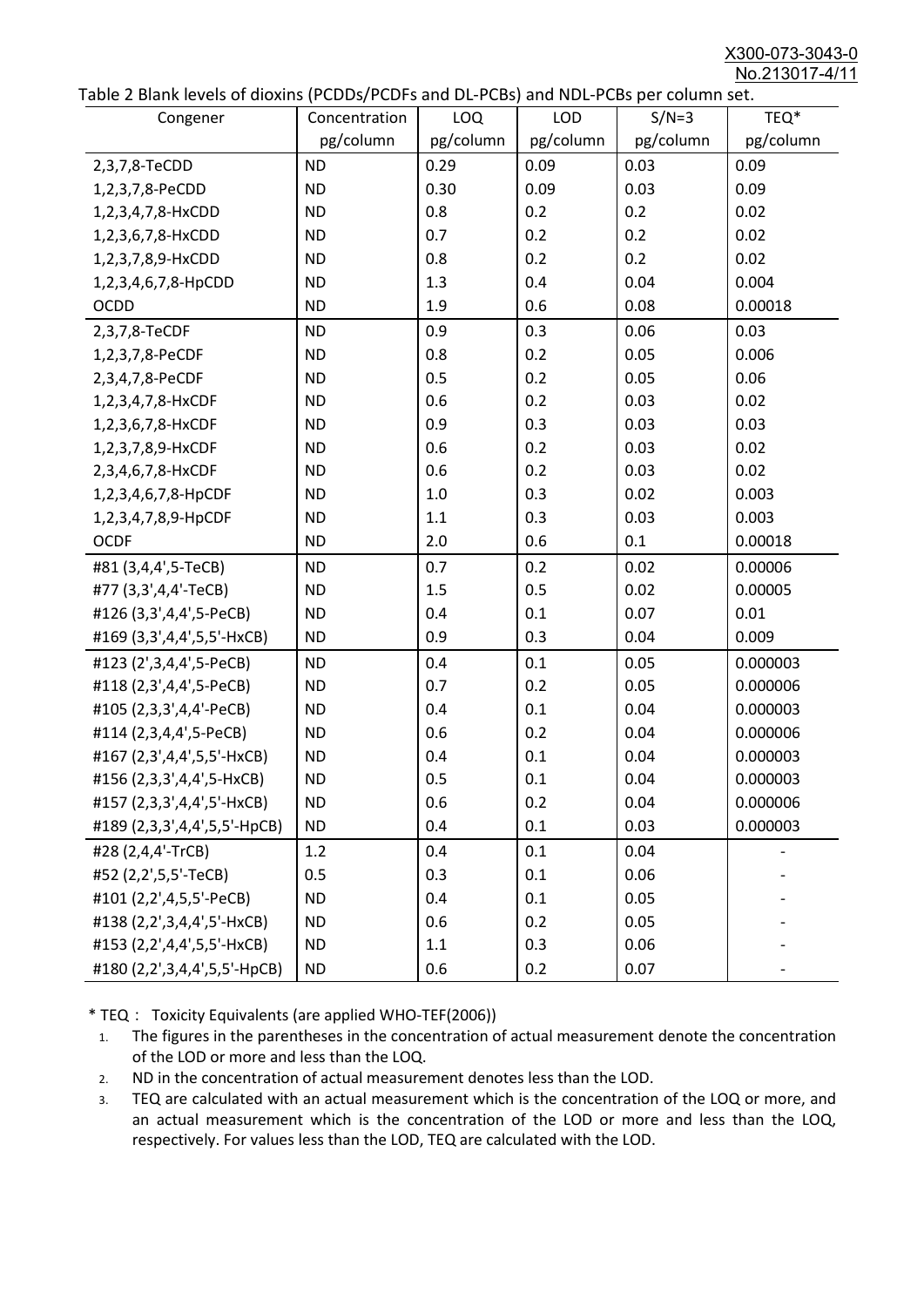| uwic J.<br><b>INCLUSION INTO THE MANUSCRY INTO THE STATISTICS</b><br>Congener | Sample |
|-------------------------------------------------------------------------------|--------|
| 2,3,7,8-TeCDD                                                                 | 76 %   |
| 1,2,3,7,8-PeCDD                                                               | 78 %   |
| 1,2,3,4,7,8-HxCDD                                                             | 87%    |
| 1,2,3,6,7,8-HxCDD                                                             | 90%    |
| 1,2,3,7,8,9-HxCDD                                                             | 83%    |
| 1,2,3,4,6,7,8-HpCDD                                                           | 85 %   |
| OCDD                                                                          | 80%    |
| 2,3,7,8-TeCDF                                                                 | 86%    |
| 1,2,3,7,8-PeCDF                                                               | 90%    |
| 2,3,4,7,8-PeCDF                                                               | 85%    |
| 1,2,3,4,7,8-HxCDF                                                             | 82 %   |
| 1,2,3,6,7,8-HxCDF                                                             | 84 %   |
| 1,2,3,7,8,9-HxCDF                                                             | 90%    |
| 2,3,4,6,7,8-HxCDF                                                             | 85%    |
| 1,2,3,4,6,7,8-HpCDF                                                           | 82%    |
| 1,2,3,4,7,8,9-HpCDF                                                           | 79 %   |
| <b>OCDF</b>                                                                   | 84 %   |
| #81 (3,4,4',5-TeCB)                                                           | 86%    |
| #77 (3,3',4,4'-TeCB)                                                          | 86%    |
| #126 (3,3',4,4',5-PeCB)                                                       | 88%    |
| #169 (3,3',4,4',5,5'-HxCB)                                                    | 85%    |
| #123 (2', 3, 4, 4', 5-PeCB)                                                   | 98%    |
| #118 (2,3',4,4',5-PeCB)                                                       | 89%    |
| #105 (2,3,3',4,4'-PeCB)                                                       | 100 %  |
| #114 (2,3,4,4',5-PeCB)                                                        | 97%    |
| #167 (2,3',4,4',5,5'-HxCB)                                                    | 95 %   |
| #156 (2,3,3',4,4',5-HxCB)                                                     | 98%    |
| #157 (2,3,3',4,4',5'-HxCB)                                                    | 95 %   |
| #189 (2,3,3',4,4',5,5'-HpCB)                                                  | 112 %  |
| #28 (2,4,4'-TrCB)                                                             | 107 %  |
| #52 (2,2',5,5'-TeCB)                                                          | 93 %   |
| #101 (2,2',4,5,5'-PeCB)                                                       | 95 %   |
| #138 (2,2',3,4,4',5'-HxCB)                                                    | 96 %   |
| #153 (2,2',4,4',5,5'-HxCB)                                                    | 86 %   |
| #180 (2,2',3,4,4',5,5'-HpCB)                                                  | 99%    |
|                                                                               |        |

Table 3. Recoveries of labeled internal standards.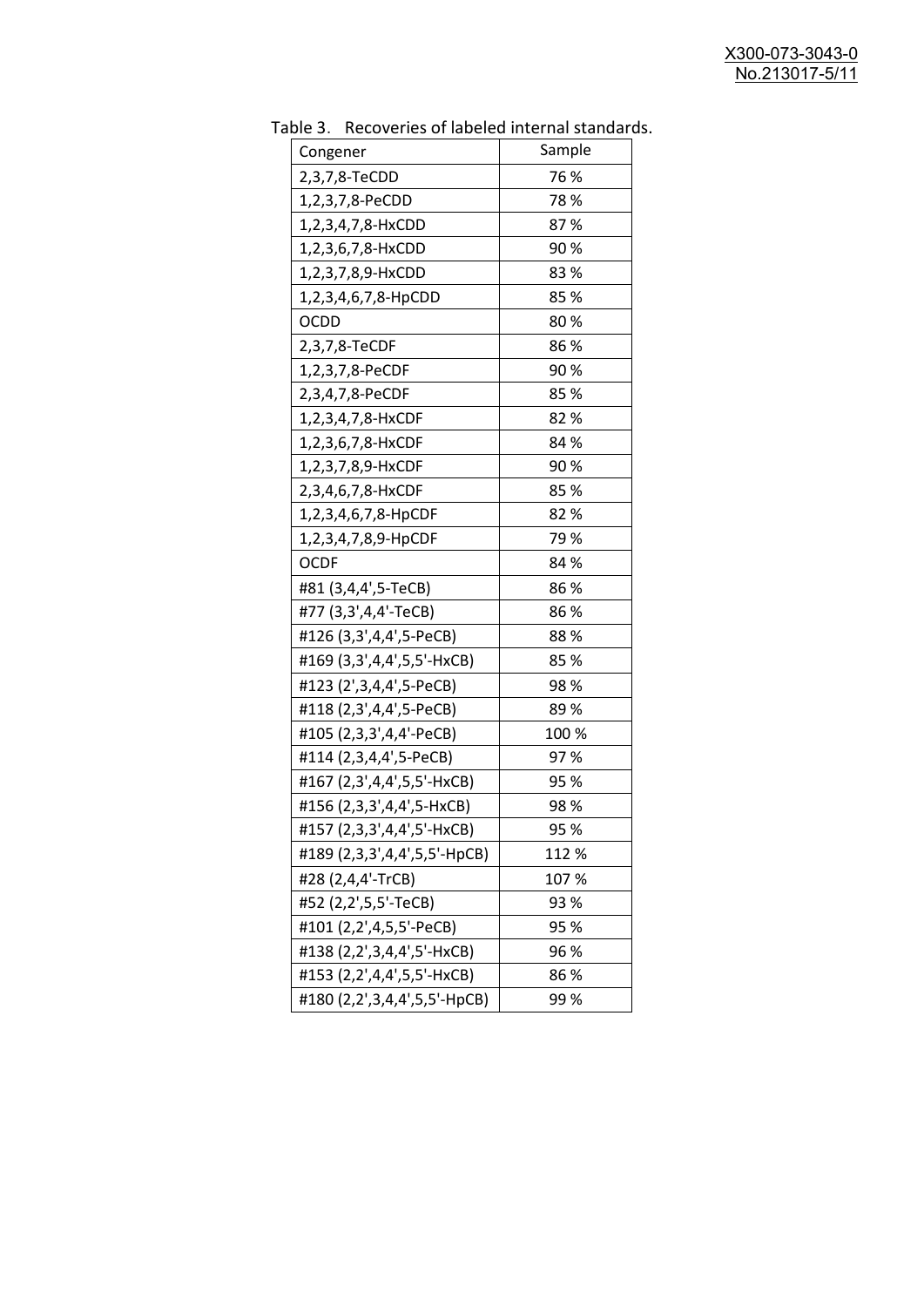#### **Compound View** Page 1 DqData : M:\Diok\DqData\2021\C1E130\BPX-078-1 Injection : C1E130001X

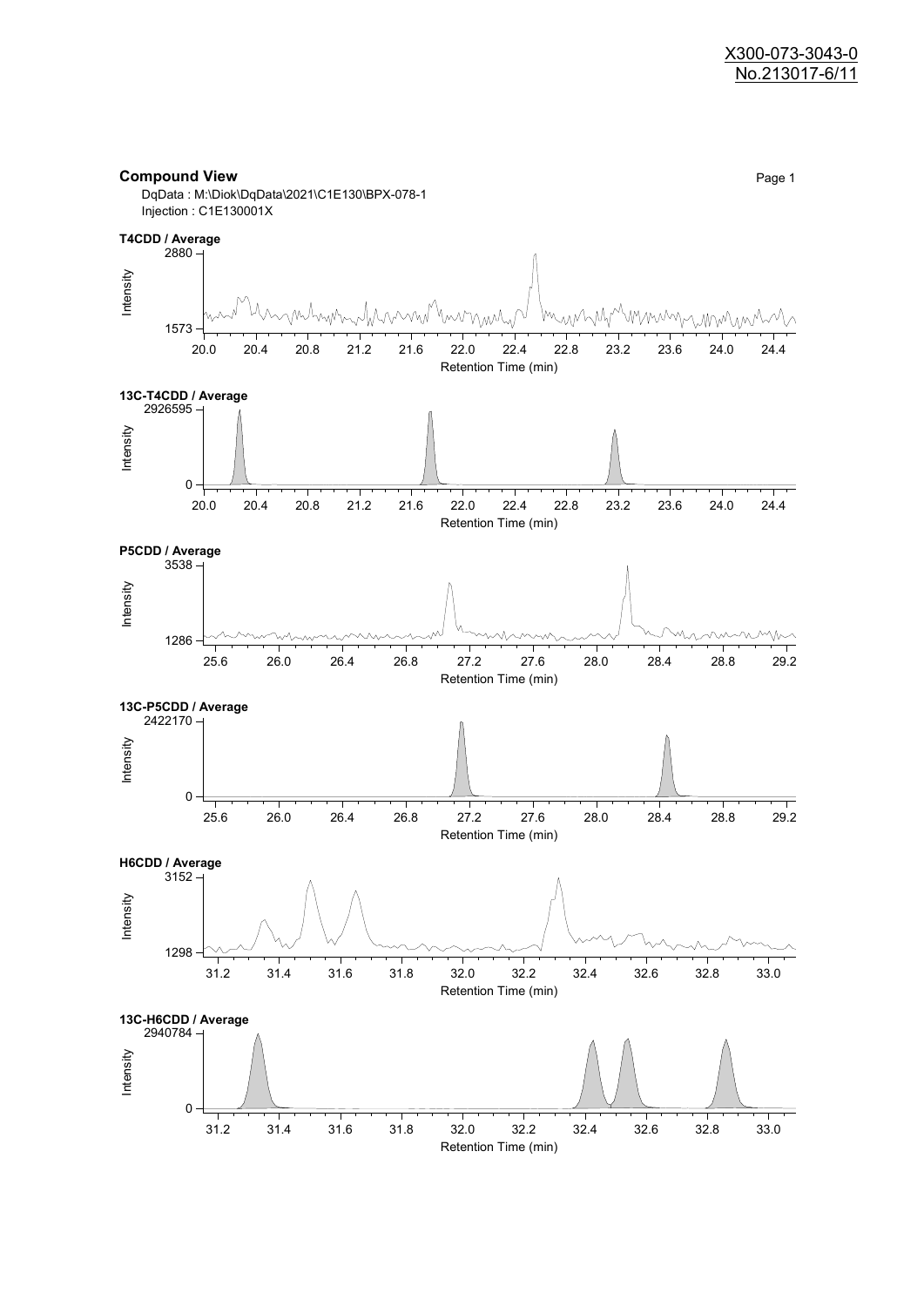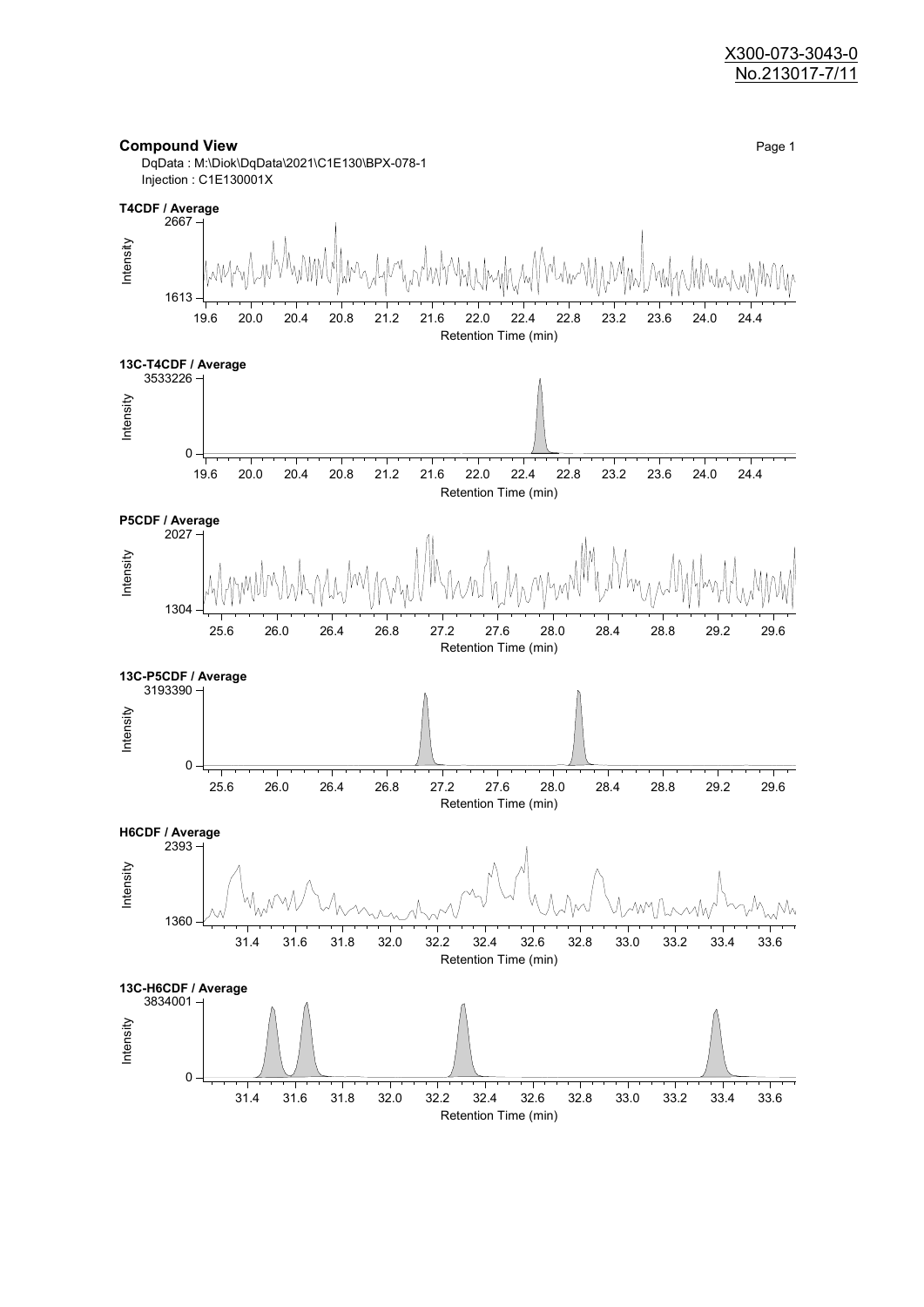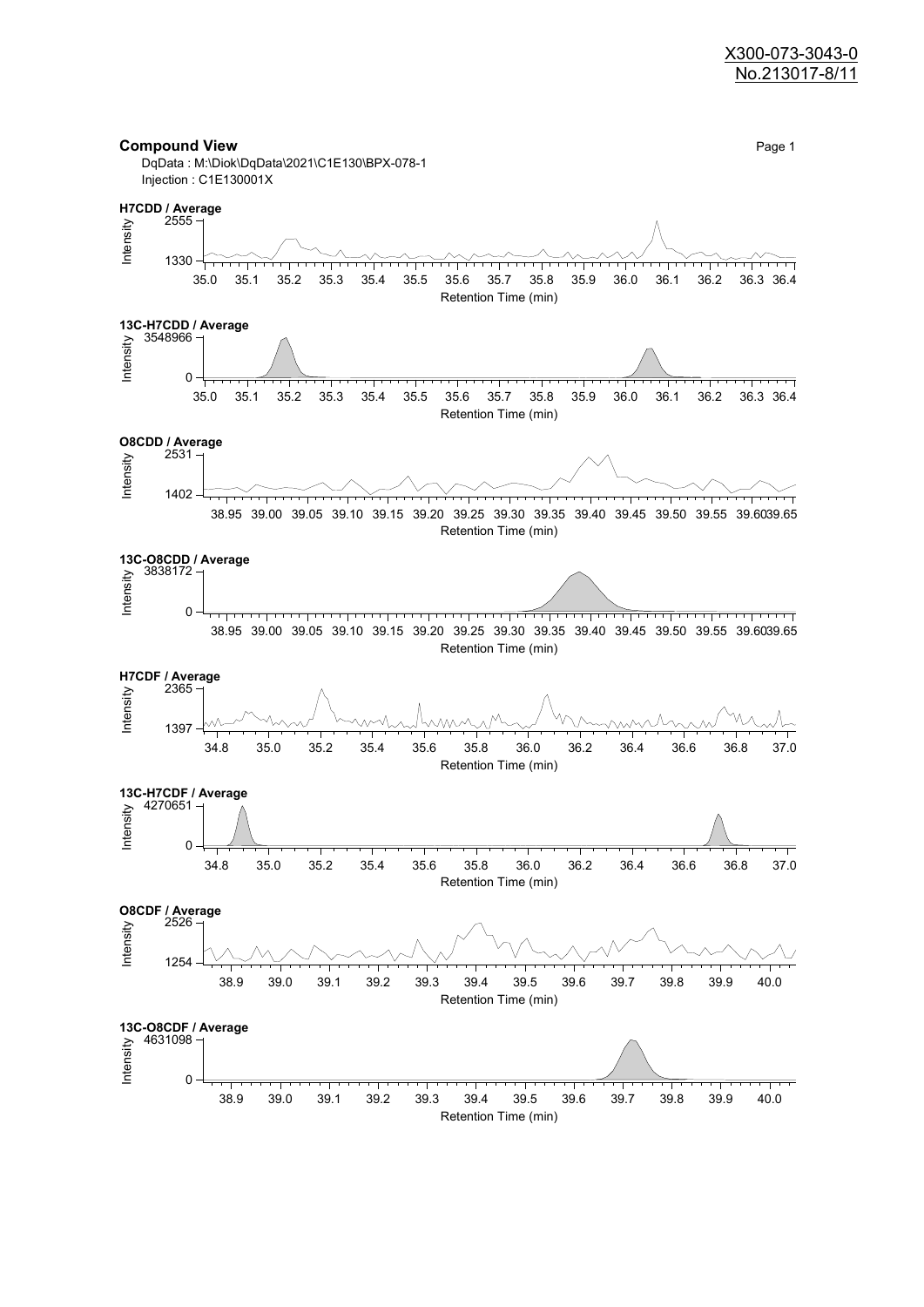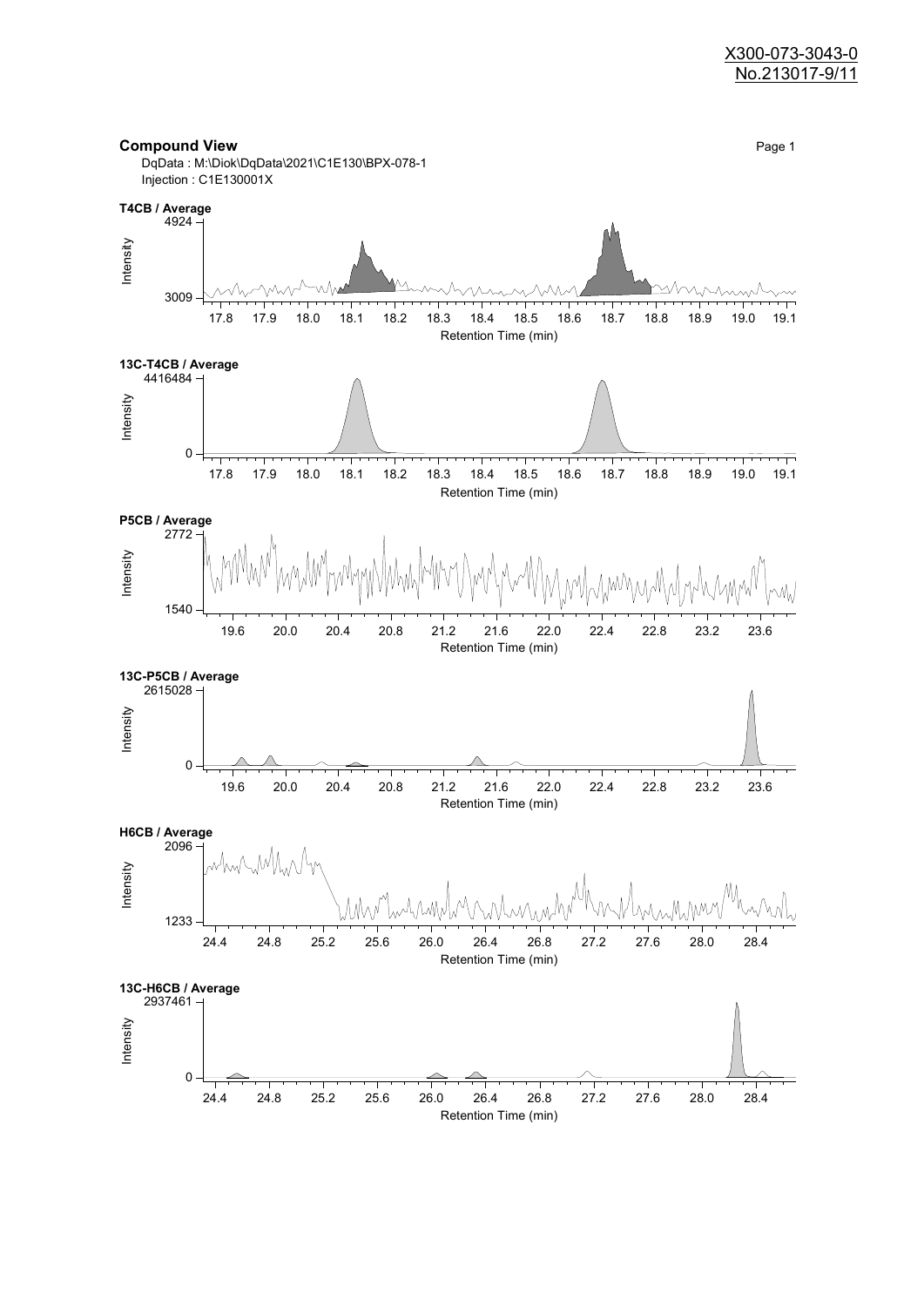